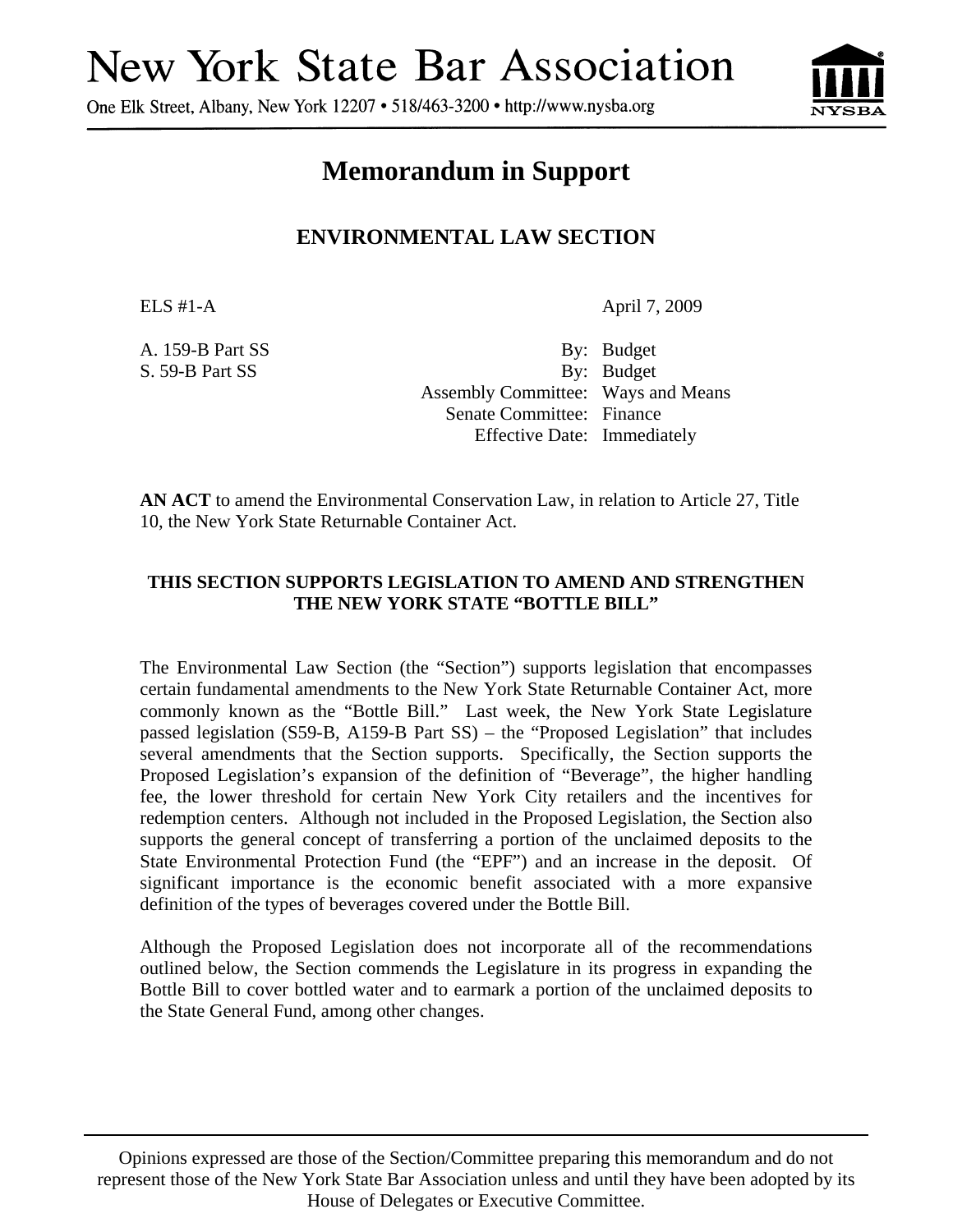#### **Background of the Current Bottle Bill**

The Bottle Bill was enacted in 1983 and furnished a practical and long-awaited solution to the tenacious problem of litter caused by bottles and cans. Weinberg, McKinney's Practice Commentary to ECL § 27-1001. In Section 27-1001 the Legislature expressed the purpose of the bill, which still resonates today. Section 27-1001 states:

The legislature hereby finds that litter composed of discarded soft-drink, beer and ale bottles and cans is a growing problem of state concern and a direct threat to the health and safety of the citizens of this state. Discarded beverage bottles and cans create a hazard to vehicular traffic, a source of physical injury to pedestrians, farm animals and machinery and an unsightly accumulation of litter which must be disposed of at increasing public expense. Beverage bottles and cans also create an unnecessary addition to the state's and municipalities' already overburdened solid waste and refuse disposal systems. Unsegregated disposal of such bottles and cans creates an impediment to the efficient operation of resource recovery plants. Further, the legislature finds that the uninhibited discard of beverage containers constitutes a waste of both mineral and energy resources. The Legislature hereby finds that requiring a deposit on all beverage containers, along with certain other facilitating measures, will provide a necessary incentive for the economically efficient and environmentally benign collection and recycling of such containers.

ECL § 27-1001.

Under the current scheme, the Bottle Bill places a 5-cent refundable deposit on carbonated beverage and beer containers sold in the State. Consumers can redeem their deposits at stores or redemption centers, which in turn get a 2-cent handling fee from the beverage distributors or bottlers. The refundable deposit provides a financial incentive for consumers to recycle, and rewards anyone who returns the bottles and cans.

Over the past 25 years, more than 90 billion bottles and cans have been returned and recycled through the Bottle Bill, resulting in more than six million tons of plastic, glass and metal being kept out of our landfills and incinerators. It is estimated that between 1983 and 2005, the Bottle Bill achieved an average redemption rate of 73.6%, with additional containers being captured by curbside recycling programs. In addition, between 1983 and 2003, New Yorkers reduced greenhouse gas emissions by approximately 5 million metric tons and saved the energy equivalent of 50 million barrels of oil (the equivalent of removing  $600,000$  cars off the road for one year.)<sup>[1](#page-1-0)</sup>

The Bottle Bill also has saved local governments and tax-payers millions of dollars in collection and disposal costs over the past 25 years. Local recycling programs benefit from the removal of large quantities of glass and plastic, which can be expensive to

<span id="page-1-0"></span><sup>&</sup>lt;sup>1</sup> See "Updating 'Bottle Bill' is a no-brainer for Albany, Buffalo News, January 3, 2009 by Peter Grannis, Patrick Hooker and Carol Ash.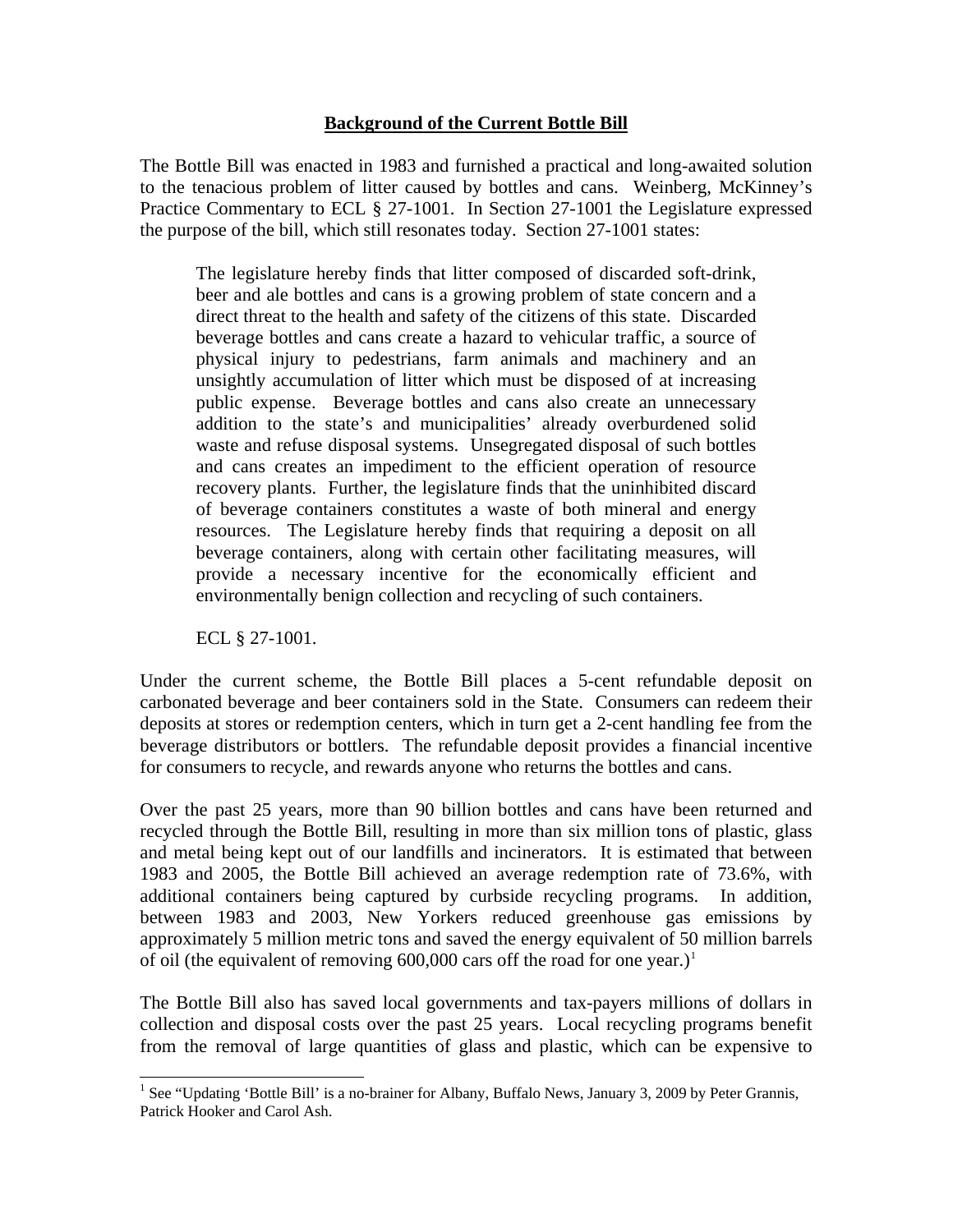collect and have a low market value. Some municipalities even redeem the deposit containers they collect and use the money to defray their recycling expenses.

The Bottle Bill came into effect before bottled water, iced tea, juice, sports drinks and other non-carbonated beverages became popular, and therefore, it did not include these types of beverages. Today, these drinks account for more than 25% of the market, and sales are growing rapidly.

In addition, the original Bottle Bill allows beverage distributors and bottlers to retain all unclaimed deposits. It is estimated that bottlers and distributors are keeping approximately \$140 million a year in unclaimed deposits from bottles and cans that are not returned—the State is not entitled to any of the unclaimed deposits. Notably, unlike New York, at least three other states— Massachusetts, Michigan and Hawaii—do require beverage companies to turn over unclaimed deposits to public coffers. Over the past few years, various environmental and other groups have lobbied Albany to amend the Bottle Bill to expand its coverage and funnel the unclaimed deposits to the State Environmental Protection Fund.

Accordingly, the Section supports the following concepts that are included in the Proposed Legislation:

- 1. Expand the definition of beverages covered under the Bottle Bill to include bottled water. Although including bottled water in the definition of "beverages" is a promising first step, the Section supports an even broader definition of beverages which includes other non carbonated beverages such as juice, sports drinks and wine, with the exception of milk and dairy products, infant formula, alcoholic beverages other than wine, beer and malt beverages, nutritional supplements, syrups, concentrates, soups, powdered and frozen beverages, and liquid prescription or over the counter drugs.
- 2. Increase the handling fee to be paid by deposit initiators to retailers or redemption centers. An increase in the handling fee would act as an incentive to redemption centers to create more centers.
- 3. For certain smaller retailers, limit the number of returns qualifying stores must accept per person per day.
- 4. Make municipalities, businesses and not-for-profit organizations located in New York State eligible for financial assistance in creating and/or expanding redemption centers, including mobile redemption centers..

In addition to the above components of the Proposed Legislation, the Section also supports an amendment that would require deposit initiators (e.g., bottler or distributor) to transfer a portion of the unclaimed deposits to the State Environmental Protection Fund ("EPF"). The Proposed Legislation provides for an 80/20 split on the unclaimed deposits, with 80% going to the State's General Fund and the remaining 20% going to the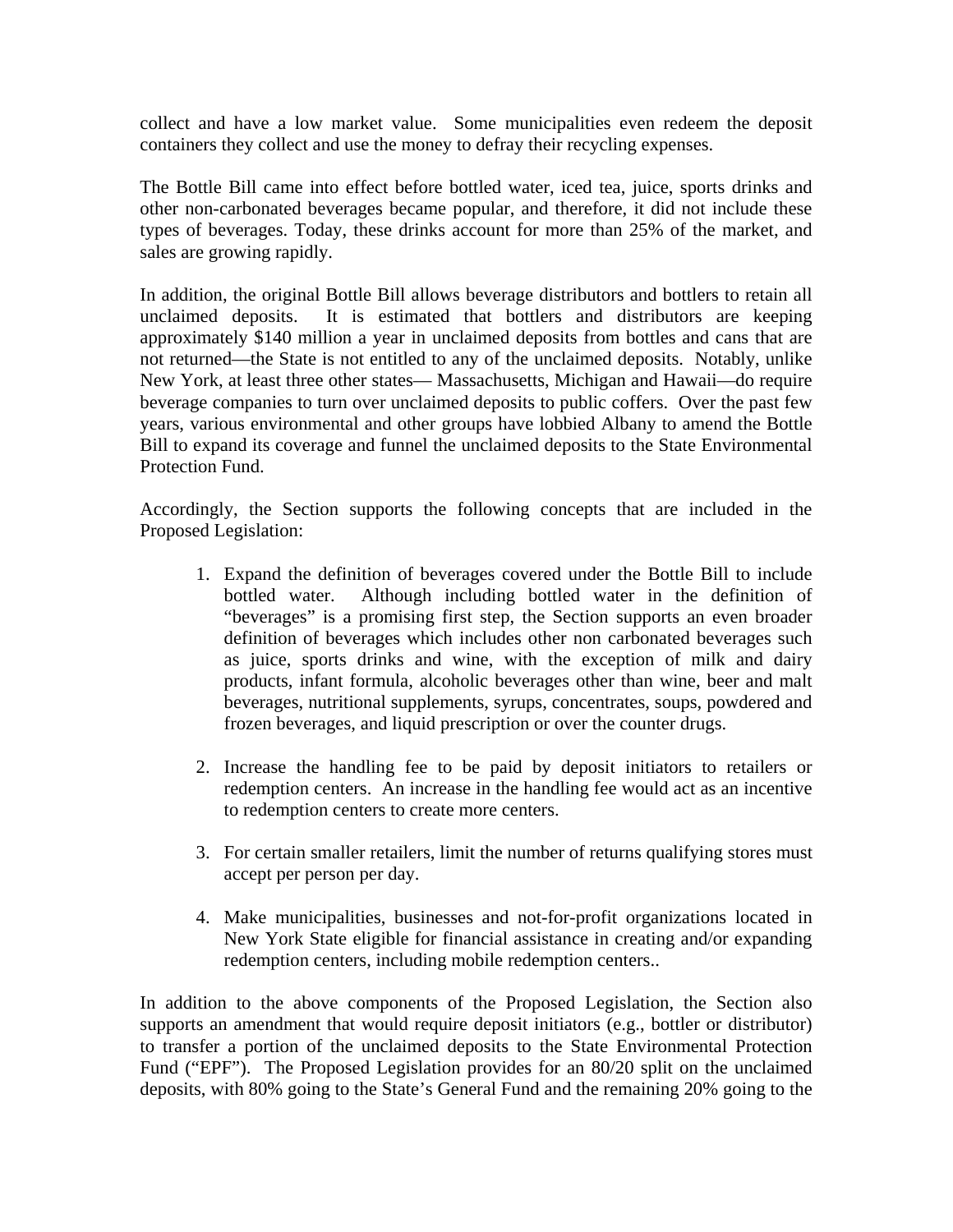bottlers. This departure from the current practice whereby beverage distributers and bottlers keep the unclaimed deposits is supported by the Section and is an encouraging step towards continued funding for environmental initiatives. According to the New York Public Interest Research Group ("NYPIRG"), beverage companies are keeping an estimated \$140 million each year in unclaimed deposits from bottles and cans that are not returned.

#### **The Need for Amendments to the Bottle Bill**

As mentioned above, since its enactment, the Bottle Bill has been very effective in reducing litter and increasing recycling rates. However, since the Bottle Bill's original enactment, the array of beverages available to consumers has expanded exponentially, and consumer drinking habits have changed significantly in response to the wider selection of available beverages. NYPIRG states that recent surveys have shown that non-redeemable containers make up nearly two-thirds of the beverage containers now piling up on New York's shorelines and up to 10% of total litter volume.

Expanding the definition of "beverage" to include non-carbonated beverages has the potential to result in up to 3 billion additional bottles and cans returned and recycled in New York. Such an amendment would also allow New Yorkers to recycle an additional 90,000 tons of materials at no cost to local governments, save an additional one million barrels of oil annually and eliminate 80,000 tons a year of greenhouse gases.<sup>[2](#page-3-0)</sup>

The amendments, endorsed by the Section, would build upon what is already one of New York State's most successful environmental laws. The expanded ambit of the Bottle Bill is likely to significantly enhance the environmental benefits of the current law: prevention of litter; increase in recycling rates; reduction of waste stream; and the complementing of existing curbside recycling programs. In addition to the financial incentive to recycle spurred by the deposit, these amendments to the Bottle Bill would further enhance recycling incentives by making available financial assistance to municipalities, businesses and not-for-profit organizations.

#### **Opposition/Controversy Surrounding Amendments to the Bottle Bill**

While there is little dispute about the potential benefits to the environment from an expanded Bottle Bill, there are several opponents to any amendments expanding the reach of the Bottle Bill. Below are some of the opponents' arguments and an explanation as to why these arguments do not outweigh the benefits of amending the Bottle Bill.

1) Bottle and can deposits only target a small part of the waste stream.

Although soda containers constitute only about 2.7%of the waste stream, the impact on greenhouse gas emissions as a result of land filling the beverage containers is about 20%. After the initial passage of the Bottle Bill, litter in New York declined by 30%. Also, it is estimated that 2/3 of the bottles and cans

<span id="page-3-0"></span> $\frac{1}{2}$ 

Figures from the New York State Department of Environmental Conservation.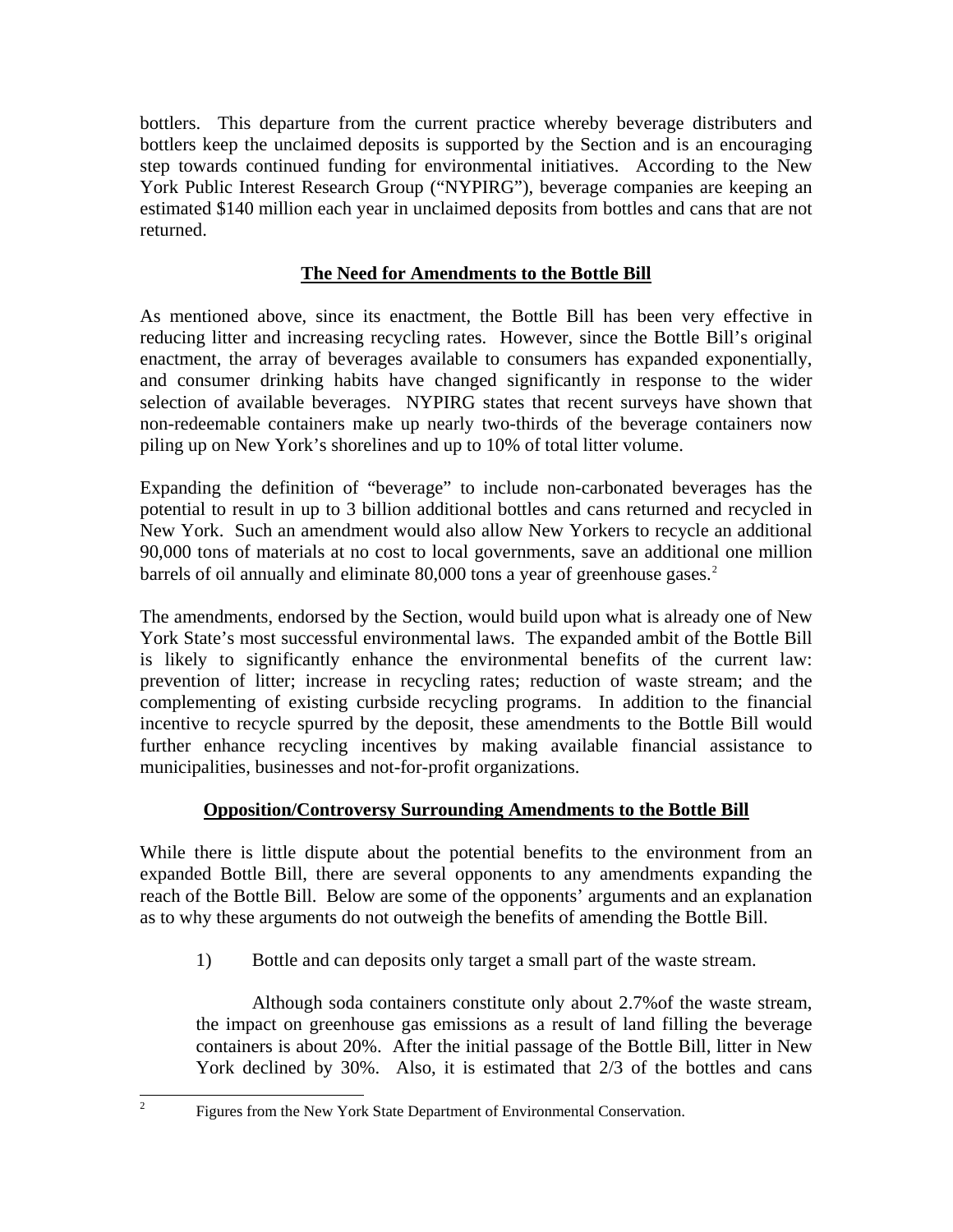littering the beaches are non-deposit containers. A more expansive definition of beverages covered under the Bottle Bill will help address this issue.

2) Deposits are not necessary where there is curbside recycling.

Deposits and curbside recycling do not compensate for each other. The quality of recycled material through deposit programs is much higher than curbside recycling. Curbside recycling does not address consumption away from home, where containers are more likely to end up as litter. In addition, the combination of both curbside recycling and deposit centers is more effective than curbside recycling alone.

3) Deposit centers negate the values of curbside programs.

According to NYPIRG, despite the increase in curbside recycling, there has been a decrease in recycling of aluminum cans (65% to 49%). Deposits also reduce curbside collection costs by removing cumbersome low-value glass and plastic bottles from the waste stream.

4) Deposits are more expensive than curbside recycling.

Initially, establishing deposit centers is more expensive than curbside. However, over time, statistics show that beverage container recovery rates in states with deposits are more than 2.5 times higher than in states without bottle bills. At the end of the day, the cost of recycling is borne by producers and consumers not by the government and tax payers.

5) Deposits are a tax. Smaller retailers do not have the space to process the anticipated increase in volume of bottle returns.

When there is a refundable deposit system in place, the consumer (not taxpayer) bears the cost. The consumer initially pays the deposit and then is reimbursed if the container is returned. The beverage distributors and bottlers can absorb the cost of collection. Whether they pass these costs on to their consumers is a decision the bottler/manufacturer makes. When more deposit containers are returned, taxpayers pay less for disposal, less for litter pickup, and less for curbside recycling.

6) Amendments increasing the deposit, expanding the definition of "beverage" and earmarking the unclaimed refunds for the Environmental Protection Fund will increase the cost of beverages.

First, a portion of any increase in price will be part of the refundable deposit. Also, prices for bottled water and other beverages are already very elastic. Importantly, because of the recent changes in the economy, Governor Paterson's November Special Session Deficit Reduction Plan calls for the expansion of the Bottle Bill as a way to address the deficit. The Public